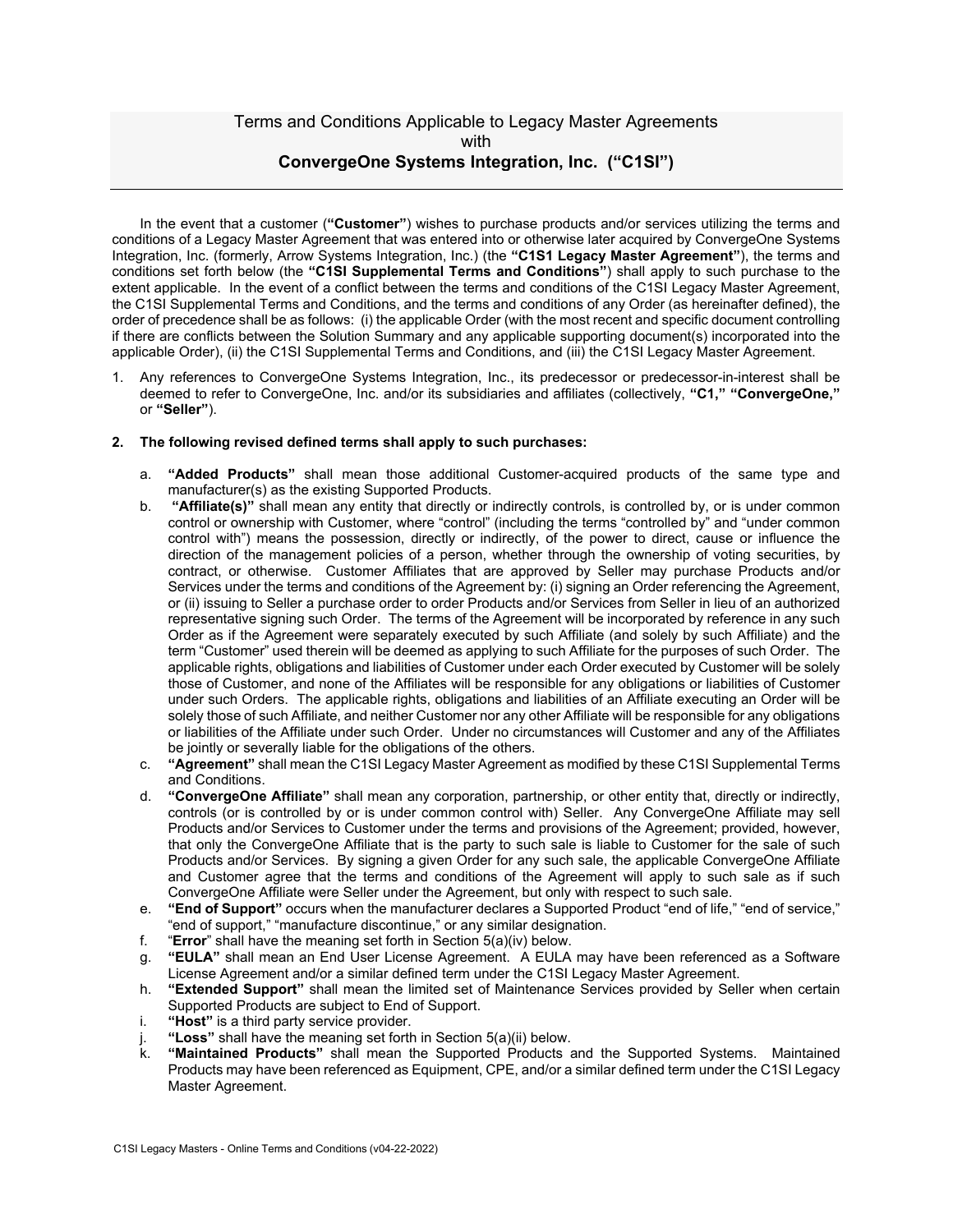- l. **"Maintenance Services"** shall mean any Seller-provided maintenance services ordered by Customer to maintain and service Supported Products or Supported Systems at Supported Sites to ensure that they operate in conformance with their respective documentation and specifications.
- m. **"Maintenance Services Order Form"** shall mean the Order document that provides the line item cost detail of the supported products, supported systems and supported sites in the provision of Maintenance Services.
- n. **"Maintenance Term"** shall have the meaning set forth in Section 5(d)(i) below.
- o. **"Maintenance Renewal Term"** shall have the meaning set forth in Section 5(d)(i) below.
- p. **"Managed Products"** shall mean all hardware and/or software identified on a Master Agreement Rider or Solution Quote for which the Managed Services are to be provided. Managed Products may have been referenced as Equipment, CPE, and/or a similar defined term under the C1SI Legacy Master Agreement.
- q. **"Managed Services"** shall mean any Seller-provided vendor management services, software release management services, remote monitoring services, and/or troubleshooting services.
- r. **"Managed Services Term"** shall mean the one (1) year period during which Seller will provide the applicable Managed Services, unless a different period of time is specified on the pertinent Solution Summary or in the Statement of Work corresponding to the pertinent Solution Summary.
- s. **"Managed Sites"** are the locations specified on each pertinent Master Agreement Rider or Solution Quote. Managed Sites may have been referenced as Customer Premises, Customer Locations, and/or a similar defined term under the C1SI Legacy Master Agreement.
- t. **"Master Agreement Rider"** is incorporated into the applicable Solution Summary and provides the line item cost detail associated with the sale of Products and the provision of Professional Services and Managed Services.
- u. **"New Software"** shall include any patches, Updates, and/or feature upgrades for Supported Products.
- v. **"OEM"** shall mean the original equipment manufacturer.
- w. **"Order"** shall mean each applicable Solution Summary and all applicable supporting documents will be governed by the terms of this Agreement, even in the absence of a reference to this Agreement. The Order documents (i.e. Solution Summary, Master Agreement Rider, Solution Quote, and/or Maintenance Services Order Form) may have been referenced as a Schedule 1, an Order Form, a Sales Order, a Maintenance Order and/or a similar defined term under the C1SI Legacy Master Agreement. Any Products and/or Services not specifically itemized in the applicable Order are not provided.
- x. **"Personal Data"** shall mean any personal data of any employee, customer, or other individual.
- y. **"Price"** shall mean the price of each Product and/or Service described on a Solution Summary, together with freight, taxes, and any other itemized charges, fees, and costs. Price may have been referenced as Project Price, Recurring Charges, and/or a similar defined term under the C1SI Legacy Master Agreement. For any Maintenance Services or Managed Services that are provided for a term that exceeds twelve (12) months or are subject to renewal for any successive term(s), the Price shall be subject to annual increase as follows: upon completion of the first year of the term, the Price specified in a Solution Summary, Maintenance Services Order Form, or Statement of Work (as applicable) is subject to automatic annual increase by the lesser of: (A) five percent (5%), or (B) the CPI Adjustment (as defined below). The "CPI Adjustment" is a percentage equal to the amount of the increase in the unadjusted Consumer Price Index for all Urban Consumers as published in the Summary Data from the Consumer Price Index News Release by the Bureau of Labor Statistics, U.S. Department of Labor ("CPI"), reported in the month immediately preceding the month of completion of each annual period during the current term or renewal term (the "Current Period CPI") from the CPI reported for the same month twelve (12) months prior (the "Previous Period CPI"). The CPI Adjustment is calculated by: (1) subtracting the Previous Period CPI from the Current Period CPI to obtain the amount of the "Index Point Change", and (2) dividing the Index Point Change by the Previous Period CPI and multiplying that amount by 100.
- z. **"Products"** shall mean any hardware, third party software, and/or Seller software. Products may have been referenced as Hardware, Software, Equipment and/or a similar defined term under the C1SI Legacy Master Agreement.
- aa. **"Professional Services"** shall mean any installation services, professional services, and/or third partyprovided support services that are generally associated with the Products and sold to customers by Seller. Products may have been referenced as Professional Services, Installation Services, Vendor Assist Services, and/or a similar defined term under the C1SI Legacy Master Agreement.
- bb. **"Replacement Hardware"** is hardware that Seller provides as part of the Maintenance Services.
- cc. **"Replacement Product"** shall have the meaning set forth in Section 3(c)(iii) below.
- dd. **"Services"** shall collectively mean Professional Services, Managed Services and/or Maintenance Services.
- ee. **"Solution Quote"** is incorporated into the applicable Solution Summary and shall mean any formal quote to which you and Seller mutually agree.
- ff. **"Solution Summary"** shall mean the Seller-provided ordering document that summarizes the purchase of Products and/or Services, which: (i) is signed by authorized representatives of each Party (except as set forth in Section 5 below); (ii) reflects the price to be charged for such Products and/or Services; and (iii) incorporates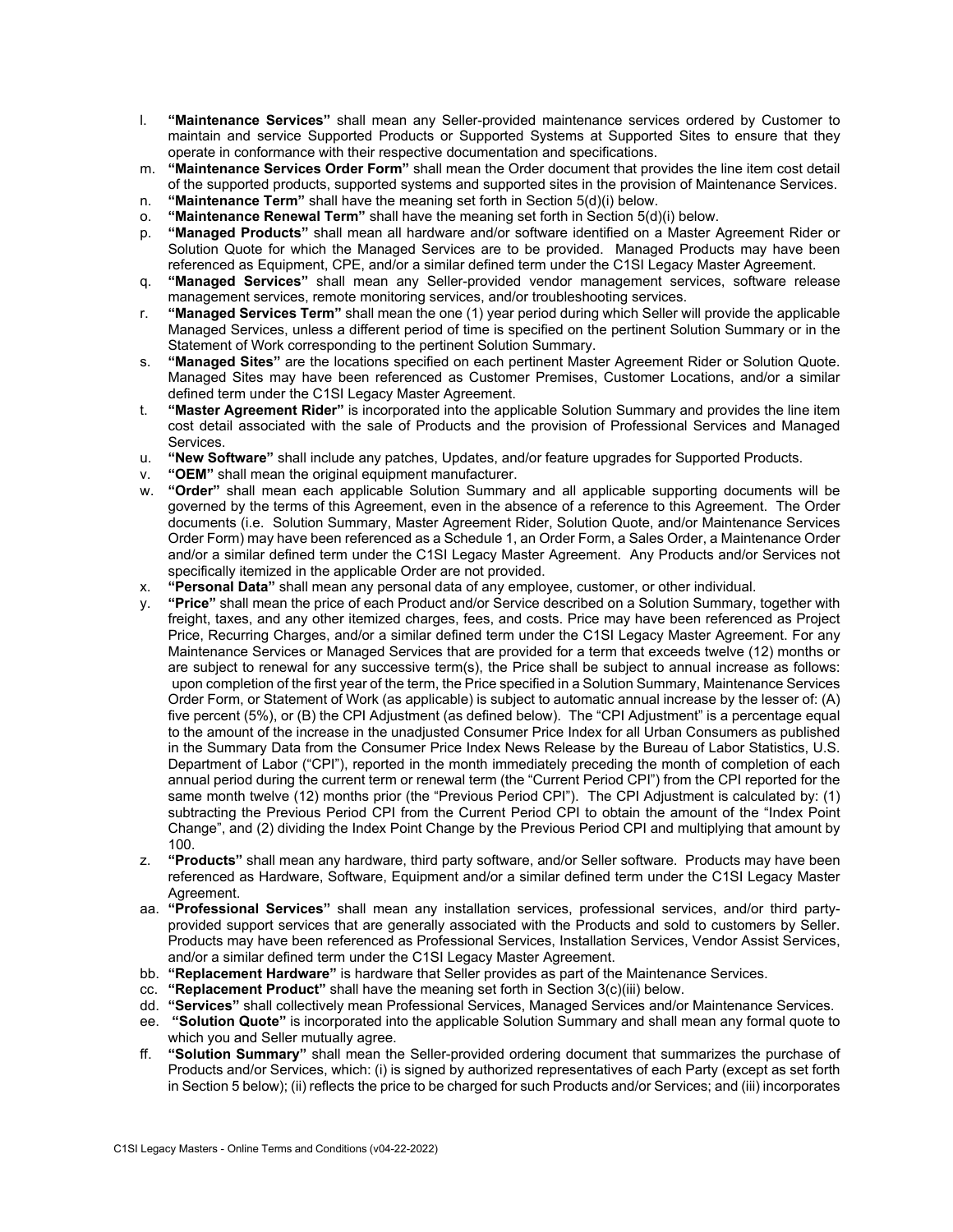the following supporting documents, as applicable: SOW, Master Agreement Rider, Maintenance Service Order Form, and/or Solution Quote.

- gg. **"Statement of Work," "Scope of Work,"** or **"SOW"** shall mean the Seller-provided statement of work provided in connection with the Master Agreement Rider, Solution Quote, and/or Maintenance Services Order Form describing the Services to be performed, which may be incorporated into the applicable Solution Summary.
- hh. **"Supported Products"** shall mean all hardware and/or software identified on a Maintenance Services Order Form for which the Maintenance Services are to be provided, as well as any Added Products. Supported Products may have been referenced as Equipment, CPE, and/or a similar defined term under the C1SI Legacy Master Agreement.
- ii. **"Supported Sites"** shall mean any locations specified on a Maintenance Services Order Form or Statement of Work. Supported Sites may have been referenced as Customer Premises, Customer Locations, and/or a similar defined term under the C1SI Legacy Master Agreement.
- jj. **"Supported Systems"** shall mean the networks specified on a Maintenance Services Order Form, and/or a group of Supported Products. Supported Systems may have been referenced as Equipment, CPE, and/or a similar defined term under the C1SI Legacy Master Agreement.
- kk. **"Update"** shall have the meaning set forth in Section 5(a)(vi) below.
- "Vendor Management" shall mean those certain functions Seller performs to instruct third party vendors, or request products or services on Customer's behalf from third party vendors, under Customer's supply contracts with such third party vendors.

### **3. Additional terms and conditions specific to the purchase of PRODUCTS and PROFESSIONAL SERVICES:**

- a. **TITLE; RISK OF LOSS.** Title, ownership, and risk of loss of hardware sold pursuant to the terms and provisions of the Agreement shall pass to Customer upon delivery to Customer. Title and ownership of software delivered to Customer pursuant to the terms and provisions of the Agreement shall remain solely with its licensor. Risk of loss of software delivered to Customer pursuant to the terms and provisions of the Agreement shall pass to Customer upon delivery to Customer.
- b. **SECURITY INTEREST.** Seller reserves a purchase money security interest in and to the Products (together with the cost of any Professional Services related thereto) sold hereunder as security for performance of Customer's obligations. Seller may file the Agreement (together with any attachments thereto) to perfect such interest.
- c. **WARRANTIES; DISCLAIMERS; SOFTWARE LICENSES.** Seller represents and warrants that, immediately prior to the sale of Products to Customer, Seller will be the lawful owner thereof, free and clear of any liens and encumbrances (other than those that may arise under the terms and provisions of the Agreement). In addition, Seller represents and warrants that Seller has the full right, power, and authority to sell, deliver, or provide the Products to Customer.
	- i. **Product Warranties.** Products are warranted to Customer either directly by the original equipment manufacturer ("OEM") or by Seller.
		- A. **Direct OEM Warranty.** Customer receives the OEM's warranty in effect at the time of delivery with respect to hardware purchased and/or software licensed hereunder. Except for the warranties of title and rightful transfer, the OEM warranty is Customer's sole warranty with respect to such items. SELLER MAKES NO OTHER EXPRESS OR IMPLIED WARRANTIES WITH RESPECT TO OEM PRODUCTS.
		- B. **Indirect OEM Warranty.** If Customer does not receive the Product warranty directly from the OEM, then Seller warrants the Products to Customer to the same extent and term as the OEM warrants the Products to Seller. Upon request, Seller will provide such warranty information to Customer. Except for the warranties of title and rightful transfer, the OEM warranty is Customer's sole warranty with respect to such items. SELLER MAKES NO OTHER EXPRESS OR IMPLIED WARRANTIES WITH RESPECT TO OEM PRODUCTS.

# **C. Seller Warranty for Refurbished Products.**

- I. Products refurbished by Seller are warranted for a term of one (1) year from either (1) the date of delivery of the Products if the Products are installed by Customer; or (2) the date of installation if the Products are installed by Seller.
- II. This warranty does not extend to Products or components thereof that have had their serial numbers, date of manufacturing, or OEM labels removed, defaced, or altered, nor does this warranty cover any of the following: counterfeit parts; repair for damages to Products or components thereof; or malfunctions caused by (1) misuse, neglect, power failures, power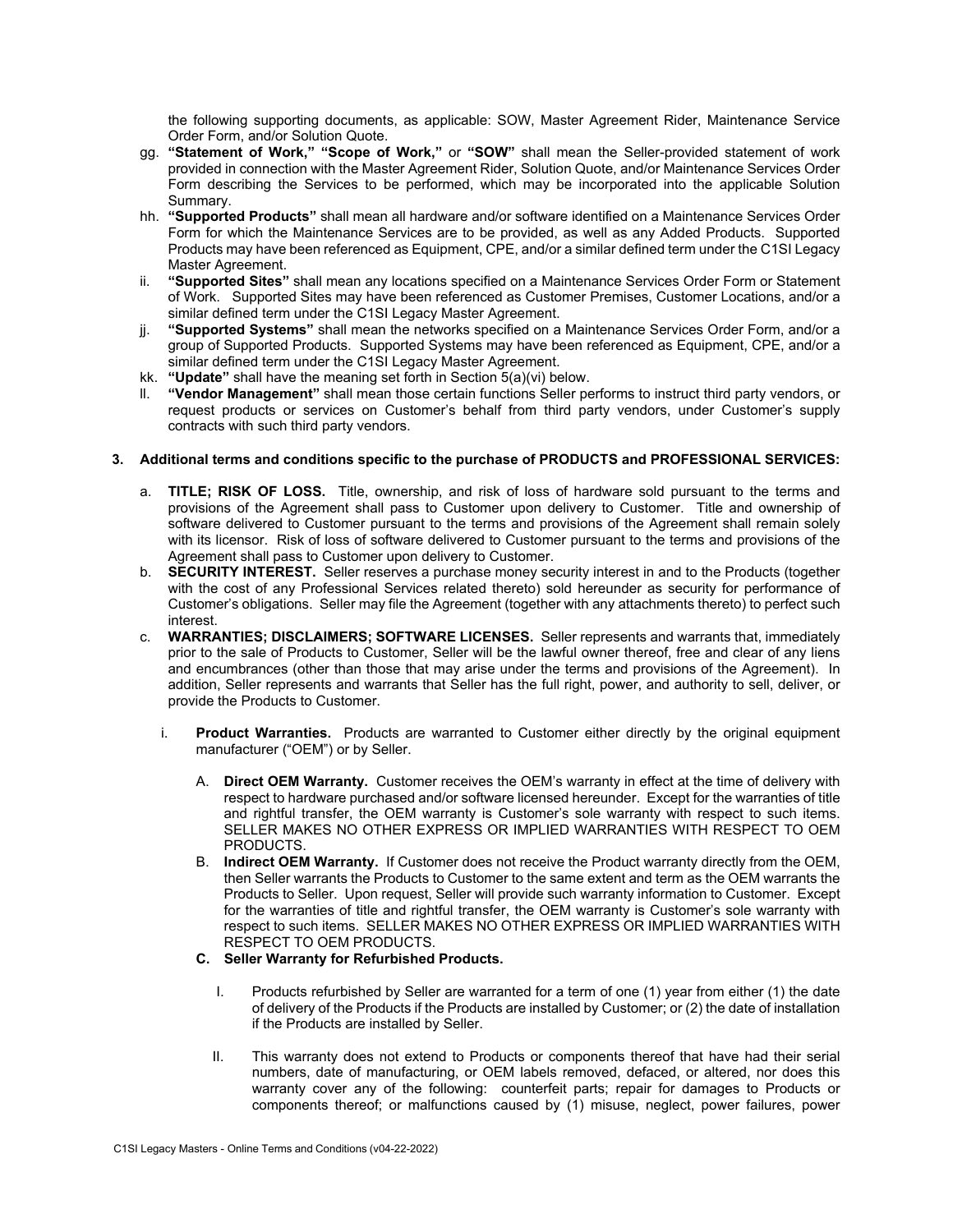surges, lightning, fire, flood, or accident; (2) use of products or facilities supplied by others; (3) failure to follow installation, operation, or maintenance instructions; (4) failure to permit remote access; or (5) force majeure conditions specified in the Agreement.

- ii. **Professional Services Warranty.** Professional Services are warranted for thirty (30) days from the date on which such Professional Services are completed. Professional Services will be performed in a good and workmanlike manner by qualified personnel.
- iii. **Warranty Procedures and Disclaimers.** The terms and provisions of this Section 3(c)(iii) apply to all Products and Replacement Products provided hereunder.
	- A. If Products or Replacement Products do not conform to the Products warranty during the warranty period, Customer shall promptly notify Seller in writing of such non-conformance, which shall be stated in detail sufficient to describe both the problem and its symptoms. Seller or the OEM (as the case may be), at its option, will either (i) repair such Products so that Products conform to the Products warranty; or (ii) replace such Products with Products that conform to the Products warranty ("**Replacement Products**"). Replacement Products are warranted as outlined above for the remainder of the original applicable Products warranty period. The original Products that were replaced become the property of Seller. Seller will not charge Customer for the Replacement Products. Seller, however, may charge Customer for the time that is incurred to diagnose the problem and to repair or replace such Products, if the problem is not covered by the Products warranty.
	- B. THE EXPRESS WARRANTIES HEREIN CONTAINED ARE IN LIEU OF ANY AND ALL OTHER WARRANTIES, EXPRESS OR IMPLIED, INCLUDING NON-INFRINGEMENT AND THE IMPLIED WARRANTIES OF MERCHANTABILITY AND FITNESS FOR A PARTICULAR PURPOSE, ALL OF WHICH SELLER DISCLAIMS AND ARE EXCLUDED. SELLER DOES NOT WARRANT UNINTERRUPTED OR ERROR-FREE OPERATION OF THE PRODUCTS OR SERVICES PROVIDED HEREUNDER. SELLER DOES NOT WARRANT THAT THE PRODUCTS ARE IMMUNE FROM OR WILL PREVENT EITHER FRAUDULENT INTRUSION OR UNAUTHORIZED USE. SELLER WILL NOT BE RESPONSIBLE FOR UNAUTHORIZED USE (OR THE IMPACTS OF FOR SUCH USE) OF COMMON CARRIER SERVICES OR FACILITIES ACCESSED THROUGH OR CONNECTED TO THE PRODUCTS. UNLESS OTHERWISE AGREED IN THE AGREEMENT, CUSTOMER IS SOLELY RESPONSIBLE FOR ENSURING THAT CUSTOMER'S NETWORKS AND SYSTEMS ARE ADEQUATELY SECURED AGAINST UNAUTHORIZED INTRUSION.
	- C. If the Products are to be used either on or to support Telephony over Transmission Control Protocol/Internet Protocol (TCP/IP) facilities, Seller requires that a network assessment be performed prior to installation to determine network performance, reliability, and security. In the event that Customer either refuses to authorize a pre-installation network assessment or fails to follow Seller's reasonable recommendations after Seller performs the network assessment, and if performance problems are encountered and determined to be associated with network performance, reliability, or security issues, Customer shall be solely responsible for all costs associated with a post-installation network assessment and network reconfiguration.
- **iv. Software Licenses.** Customer agrees that it has read, understood, and will abide by the terms and provisions of the software license(s) applicable to the Products provided hereunder. Such software licenses may be found on the Internet at **http://convergeone.com/support/end-user-licenseagreements-and-product-warranties/**. Seller Software licenses, as identified in such Solution Summary, may be found in the Statement of Work corresponding to the pertinent Solution Summary.
- d. **PROFESSIONAL SERVICES AND TIMING.** Professional Services not specifically itemized are not provided. CUSTOMER IS SOLELY RESPONSIBLE FOR SYSTEM BACK-UP PRIOR TO COMMENCEMENT OF PROFESSIONAL SERVICES OR INSTALLATION OF PRODUCTS.
- e. **TERMINATION RIGHTS FOR PRODUCTS AND PROFESSIONAL SERVICES.** 
	- i. **Product Returns.** All configured orders, including hardware and software, are non-returnable. All software, regardless of whether such software is part of a configured order, is non-returnable. All authorized returns may be assessed a twenty percent (20%) restocking charge; provided, however, that Product returns based on warranty claims will not be assessed such restocking charge.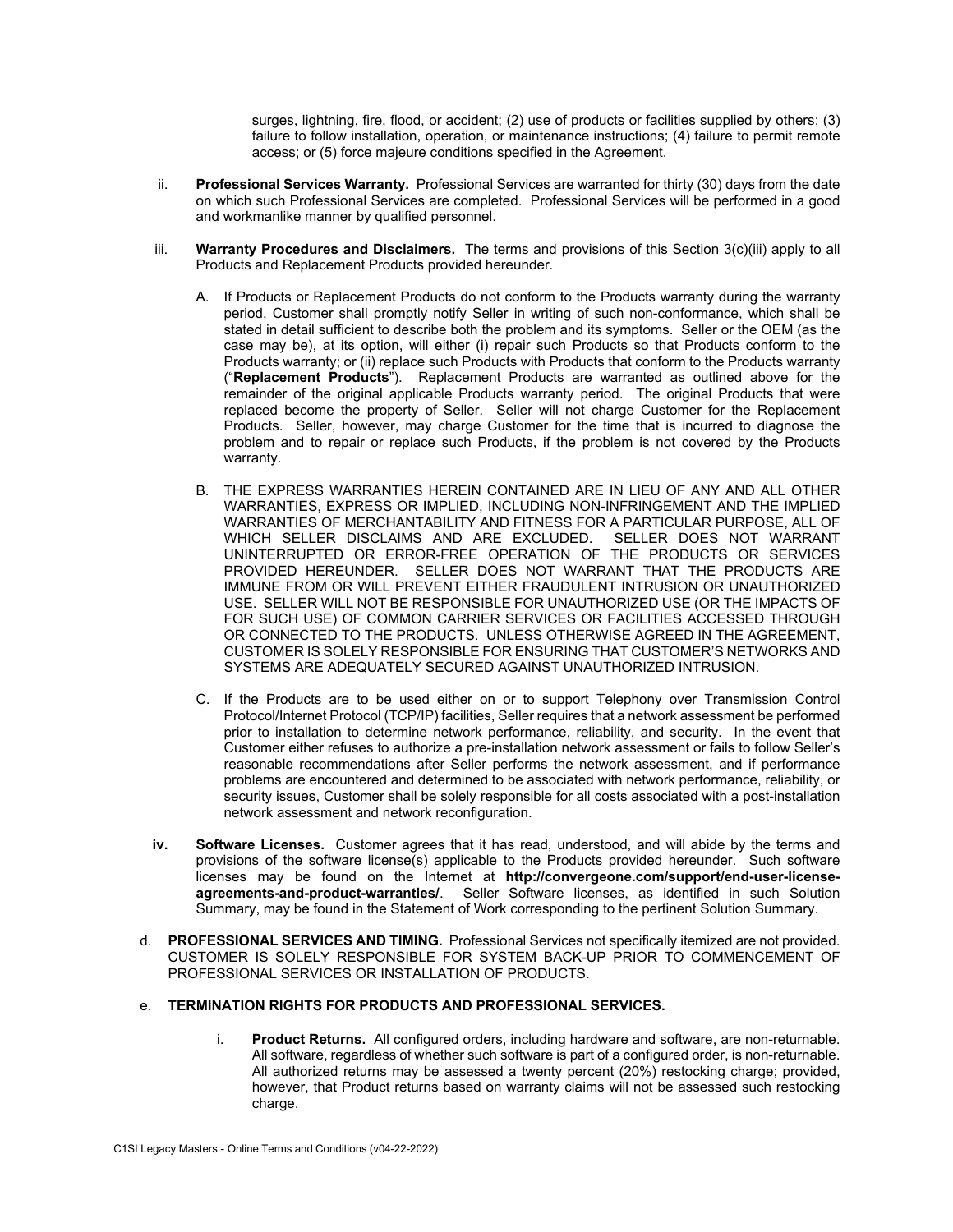### **ii. Professional Services.**

- A. Time and Material: For Professional Services provided on a time and material basis, Customer agrees to pay for time and material Professional Services rendered up to and through the effective date of cancellation.
- B. Fixed Price: For Professional Services provided on a fixed price basis, unless otherwise set forth in the applicable Order, fixed price Professional Services may not be cancelled.
- **4. Additional terms and conditions specific to the purchase of MANAGED SERVICES:**

#### **a. PROVISION AND SCOPE OF MANAGED SERVICES.**

- i. **Order Form and Provision of Managed Services.** Seller will provide the Managed Services for Managed Products at Managed Sites, as described further in each pertinent Solution Summary that references the Agreement. The Price set forth on the pertinent Solution Summary for Managed Services is based on the number of active Managed Products. Seller, at its discretion, will perform a true-up on a quarterly basis to reconcile future billing on any Managed Products that have been added (activated) or removed (deactivated) during the previous period.
- ii. **Monitoring.** Seller may electronically monitor Managed Products for the following purposes: (A) to perform and analyze diagnostics from a remote location and to take corrective actions, if necessary; (B) to determine system configuration and applicable charges; (C) to verify compliance with applicable software license terms and restrictions; (D) to assess Customer needs for additional products and/or Managed Services; and (E) as otherwise provided in each pertinent Solution Summary.
- iii. **General Limitations.** Seller will not provide Managed Services for Managed Products that have been misused, used in breach of the terms and provisions of their respective license, improperly installed or configured, or that have had their serial numbers altered, defaced, or deleted.

### **b. CUSTOMER RESPONSIBILITIES FOR MANAGED SERVICES.**

- i. **Provision of Managed Products.** Customer will provide all Managed Products and Managed Sites. Customer continuously represents and warrants that (A) Customer is either the owner of, or is authorized to access and use, each Managed Product and each Managed Site; and (B) Seller and its suppliers and subcontractors are authorized to do the same to the extent necessary to provide the Managed Services in a timely manner.
- ii. **Moves of Managed Products.** When Customer seeks to move any Managed Products, Customer will notify Seller. Only Seller or its authorized agent may move Managed Products. Seller may charge additional amounts to recover any additional costs incurred by Seller in providing the Managed Services that result from the move of Managed Products by a party other than Seller or its authorized agent.
- iii. **Identification Tags.** Customer will not remove any identification tags or other markings from any Managed Product.
- c. **TITLE AND RISK OF LOSS OF MANAGED PRODUCTS.** Except for Products provided by Seller to Customer under the terms and provisions of the Agreement, title to the Managed Products will have passed to Customer pursuant to the terms and provisions of a separate agreement under which Customer originally obtained the Managed Products. Customer will bear the risk of loss, theft, destruction, or damage to the Managed Products (each, a "Loss"), and Customer will promptly provide written notice to Seller of any Loss that occurs. Customer, at its expense, will maintain insurance against Losses to the Managed Products for the full replacement value of the Managed Products. Upon Seller's request, Customer will provide Seller with evidence of this insurance.
- d. **SOFTWARE LICENSE FOR MONITORING SOFTWARE INCLUDED IN MANAGED SERVICES.** Customer understands that Seller may license software from a third party to provide the Managed Services for which Customer may have access to certain functionality. Customer may use such software in accordance with the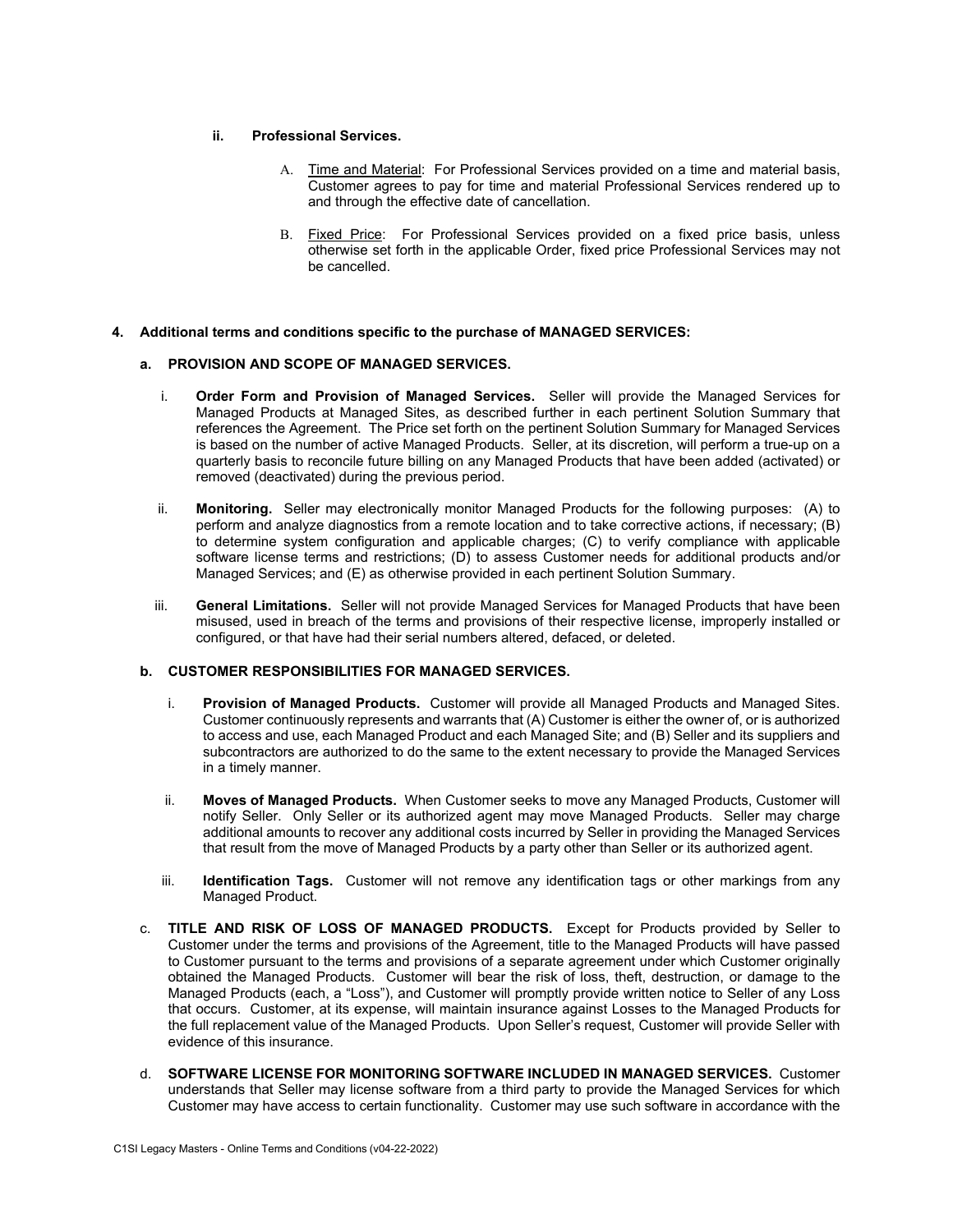terms and conditions of any end user license agreement accompanying such software, whether the terms and conditions of the end user license be in "shrinkwrap," "clickwrap," or some other form.

### **e. TERM AND TERMINATION RIGHTS OF MANAGED SERVICES.**

i. **Managed Services Term.** Unless a different term is specified on the pertinent Solution Summary, or in the Statement of Work corresponding to the pertinent Solution Summary, Seller will provide the applicable Managed Services for a term ("Managed Services Term") of one (1) year.

#### **ii. Termination Rights of Managed Services.**

- A. **For Convenience.** Unless otherwise specified on the pertinent Solution Summary, or in the pertinent Statement of Work, Customer may terminate Managed Services, in whole or in part, upon providing Seller with thirty (30) days advance written notice; provided, however, that Customer shall be liable to Seller for the lesser amount due for Managed Services for (I) twelve (12) months; or (II) the remainder of the Managed Services Term.
- B. **For Cause.** Either Party may terminate the pertinent Managed Services included in a Solution Summary without liability to the other Party by providing written notice to such other Party if such other Party (I) fails to cure any material breach of the terms and provisions of the Agreement or the pertinent Managed Services included in the pertinent Solution Summary within a thirty (30)-day period after it has received from the non-breaching Party a written notice that details the breach and requests that the breach be cured; or (II) becomes insolvent or insolvency proceedings are instituted against such other Party.

# **f. MANAGED SERVICES WARRANTIES; DISCLAIMERS.**

- i. **Managed Services Warranty.** Seller represents and warrants to Customer that the Managed Services will be performed in a professional and workmanlike manner by qualified personnel and in accordance with the terms and provisions of the Agreement and the pertinent Solution Summary. If the Managed Services have not been so performed and if within thirty (30) days after the performance of the Managed Services Customer provides to Seller written notice of such non-compliance, then Seller, at its option, will re-perform the Managed Services, correct the deficiencies, or render a prorated refund based on the original charge for the deficient Managed Services. The warranty remedies expressly provided in this Section 4(f) will be Customer's sole and exclusive remedies for breach of warranty claims only.
- ii. EXCEPT AS REFERENCED AND LIMITED IN THIS SECTION 4(f), NEITHER SELLER NOR ITS LICENSORS OR SUPPLIERS MAKE ANY OTHER EXPRESS OR IMPLIED REPRESENTATIONS OR WARRANTIES WITH RESPECT TO THE MANAGED SERVICES. IN PARTICULAR, THERE IS NO WARRANTY THAT ALL SECURITY THREATS AND VULNERABILITIES WILL BE DETECTED OR THAT THE MANAGED SERVICES WILL RENDER ANY PRODUCT SAFE FROM SECURITY BREACHES. TO THE MAXIMUM EXTENT PERMITTED BY APPLICABLE LAW, SELLER DISCLAIMS ALL OTHER EXPRESS, IMPLIED, AND STATUTORY WARRANTIES, INCLUDING, BUT NOT LIMITED TO, NON-INFRINGEMENT AND THE IMPLIED WARRANTIES OF MERCHANTABILITY AND FITNESS A PARTICULAR

# **5. Additional terms and conditions specific to the purchase of MAINTENANCE SERVICES:**

### **a. PROVISION AND SCOPE OF MAINTENANCE SERVICES.**

- i. **Order Form and Provision of Maintenance Services.** Seller will provide the Maintenance Services for Supported Products or Supported Systems at Supported Sites, as described further in the Solution Summary. The Price set forth on the pertinent Solution Summary is based on the port and item counts provided to Seller. If the actual quantities of ports that are maintained at the inception of the Solution Summary vary by more than five percent (5%) from the port count provided to Seller, and/or there is a discovery of additional items, Seller reserves the right to adjust the Price on the pertinent Solution Summary to reflect the actual quantities being maintained. Seller, at its discretion, will perform a true-up on a quarterly basis to reconcile future billing on any items that have been added (activated) or removed (deactivated) during the previous period.
- ii. **Title and Risk of Loss of Supported Products.** Except for Products sold by Seller to Customer under the terms and provision of the Agreement, title to the Supported Products will have passed to Customer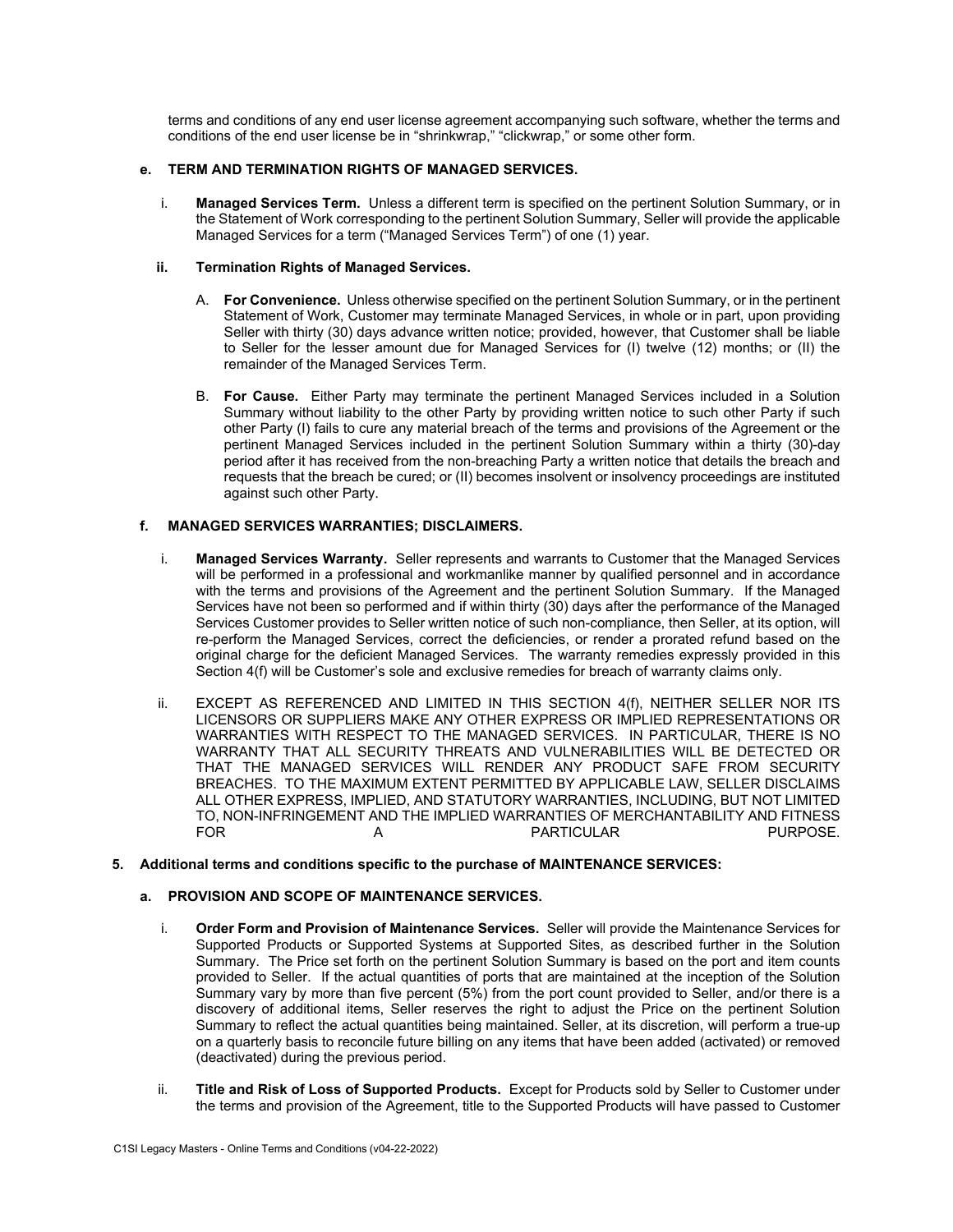pursuant to the terms and provisions of a separate agreement under which Customer originally obtained the Supported Products. Title to any Replacement Hardware (if applicable) provided by Seller as part of the Maintenance Services will pass to Customer when installed. Customer bears the risk of loss, theft, destruction, or damage to the Supported Products (each, a **"Loss"**), and Customer will promptly provide Seller with written notice of any Loss that occurs. Customer, at its expense, will maintain insurance against Losses to the Supported Products for the full replacement value of the Maintained Products. Upon the request of Seller, Customer will provide Seller with evidence of this insurance.

- iii. **Monitoring.** Seller may electronically monitor Maintained Products for the following purposes: (A) to perform and analyze diagnostics from a remote location and to take corrective actions, if necessary; (B) to determine system configuration and applicable charges; (C) to verify compliance with applicable software license terms and restrictions; (D) to assess Customer needs for additional products and/or Maintenance Services; and (E) as otherwise provided in the Statement of Work.
- iv. **Error Correction.** Some Maintenance Services options may include correction of Errors. An **"Error"** means a failure of a Supported Product to conform in all material respects to the manufacturer's specifications applicable when the Supported Product was originally purchased or originally licensed by Customer.
- v. **Help Line Support.** Where the Maintenance Services include help line support, Seller will provide such help line support (e.g., service hours and target response intervals) in accordance with that which is indicated on the Solution Summary.
- vi. **Updates.** Where the Maintenance Services include the provision of Updates, Seller will make available to Customer such Updates as the manufacturer makes available to Seller. An **"Update"** is a change in software that typically provides maintenance correction only. An Update typically is designated as a change in the digit to the right of the second decimal point (e.g., n.y.[z]). Seller, at its option, will determine how to provide an Update (e.g., via a website, email, U.S. Mail, etc.). Updates may either be remotely installed by Seller (or its subcontractor) or delivered to Customer for installation by Customer.
- vii. **End of Support.** The Seller may discontinue or limit the scope of Maintenance Services on a Supported Product for which the manufacturer has declared End of Support. If Maintenance Services are discontinued for a Supported Product, the Supported Product will be removed from the Solution Summary and the Price adjusted accordingly. For certain Supported Products subject to End of Support, Seller may continue to offer Extended Support. Where Seller chooses to provide such Extended Support, the description of such Extended Support, and the fees associated therewith, will be available at the time notice is sent by Seller to Customer. These notices will communicate information such as Extended Support eligibility, Extended Support alerts related to parts shortages, and end of Maintenance Services (including Extended Support) eligibility.
- viii. **Replacement Hardware.** Replacement Hardware may be new, factory reconditioned, refurbished, remanufactured, or functionally equivalent. Replacement Hardware, if not new, will be warranted the same as new hardware and will be equivalent to new in its performance. Replacement Hardware will only be furnished on an exchange basis. Immediately upon Customer's receipt of Replacement Hardware, or installation of the Replacement Hardware by Seller, as applicable, the hardware being replaced by Seller will become the property of Seller. Seller represents and warrants that all Replacement Hardware will be free of defects in design, materials, and workmanship. In addition, if Seller is not the manufacturer of such Replacement Hardware, Seller will make available to Customer all warranties provided by the manufacturer for such Replacement Hardware.
- ix. **Added Products.** If Customer acquires Added Products and locates such Added Products with existing Supported Products at a Supported Site, the Added Products will automatically be added to the Solution Summary at the then current fees charged by Seller as of the date on which the Added Products are first co-located with the Supported Products and for the remainder of the Maintenance Term. Added Products purchased from a party other than Seller are subject to certification by Seller at its then current certification rates. If an Added Product fails certification, Seller may choose not to add such Added Product as a Supported Product.
- x. **General Limitations.** Unless a Statement of Work provides otherwise, Seller will only provide Maintenance Services on software for (A) the unaltered current release of such software, and (B) the prior release of such software. The following items are included in the Maintenance Services only if the Statement of Work specifically includes them: (i) support of user-defined applications; (ii) support of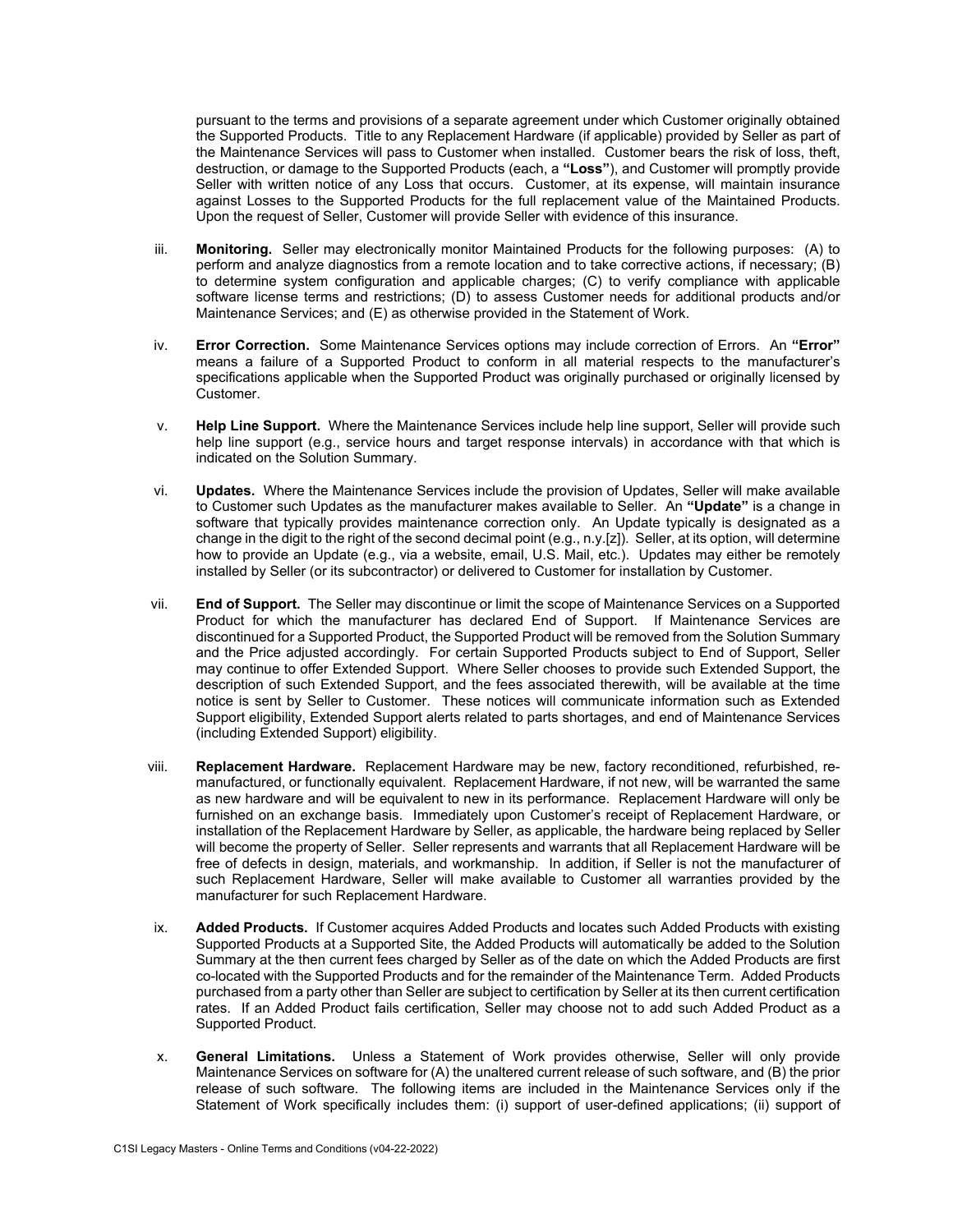Supported Products that have been modified by a party other than Seller (except for installation of standard, self-installed Updates provided by the manufacturer); (iii) making corrections to user-defined reports; (iv) data recovery services; (v) services associated with relocation of Supported Products; (vi) correction of Errors arising from causes external to the Supported Products (such as power failures, power surges, or lightning strikes); (vii) Maintenance Services for Supported Products that have been misused, used in breach of the terms and provisions of their respective license, improperly installed or configured, or that have had their serial numbers altered, defaced, or deleted; and (viii) correction of Errors, the cause of which occurred prior to the commencement of Maintenance Services pursuant to the terms of the pertinent Solution Summary.

### **b. CUSTOMER RESPONSIBILITIES FOR MAINTAINED PRODUCTS.**

- i. **Provision of Supported Products and Supported Systems.** Customer will provide all Supported Products, Supported Systems, and Supported Sites. Customer continuously represents and warrants that (A) Customer is either the owner of, or is authorized to access and use, each Supported Product, each Supported System, and each Supported Site; and (B) Seller and its suppliers and subcontractors are authorized to do the same to the extent necessary to provide the Maintenance Services in a timely manner.
- ii. **Moves of Supported Products.** When Customer seeks to move any Supported Product, Customer will notify Seller. Only Seller or its authorized agent may move Supported Products. Seller may charge additional amounts to recover any additional costs incurred in providing the Maintenance Services that result from the move of Supported Products by a party other than Seller or its authorized agent.
- iii. **Identification of Maintained Products.** Customer will not remove any identification tags or other markings from any Maintained Product.
- iv. **Vendor Management Authorization.** Where Seller is to perform Vendor Management functions, Customer will provide Seller with a letter of agency or similar document, in a form that is reasonably satisfactory to Seller that authorizes Seller to perform the Vendor Management. Where the third party vendor's consent is required for Seller to be able to perform the Vendor Management in a timely manner, Customer will obtain the written consent of the third party vendor and will provide Seller with a copy of such written consent.
- v. **Third Party Hosting.** For Maintenance Services that include monitoring, in the event that one (1) or more network address(es) to be monitored by Seller are associated with systems owned, managed, and/or hosted by a Host, Customer will (A) notify Seller of the Host prior to commencement of the Maintenance Services; (B) obtain Host's advance written consent for Seller to perform the Maintenance Services on Host's computer systems and provide to Seller a copy of such written consent; and (C) facilitate necessary communications between Seller and Host in connection with the Maintenance Services.
- c. **SOFTWARE LICENSES OF MAINTAINED PRODUCTS.** Where the Maintenance Services include providing New Software, the New Software will be provided subject to the license grant and restrictions contained in the original agreement under which Customer licensed the original software for which the New Software is provided. Where there is no existing license for the original software, New Software will be provided subject to the current license terms and restrictions of the manufacturer for the New Software. New Software may include components provided by third party suppliers that are subject to their own end user license agreements. Customer may install and use these components in accordance with the terms and conditions of the end user license agreement accompanying such components, whether the terms and conditions of the end user license are in "shrinkwrap," "clickwrap," or some other form.

### **d. TERM AND TERMINATION RIGHTS OF MAINTENANCE SERVICES.**

i. **Maintenance Services Term.** Unless a different term is specified on the pertinent Solution Summary, Seller will provide the applicable Maintenance Services for a term ("Maintenance Term") of one (1) year. Following the expiration of the Maintenance Term and subject to the terms in Section  $2(y)$ , Maintenance Services will automatically renew for successive one (1) year periods (each a "Maintenance Renewal Term") unless, at least thirty (30) days prior to the expiration of the Maintenance Term or the applicable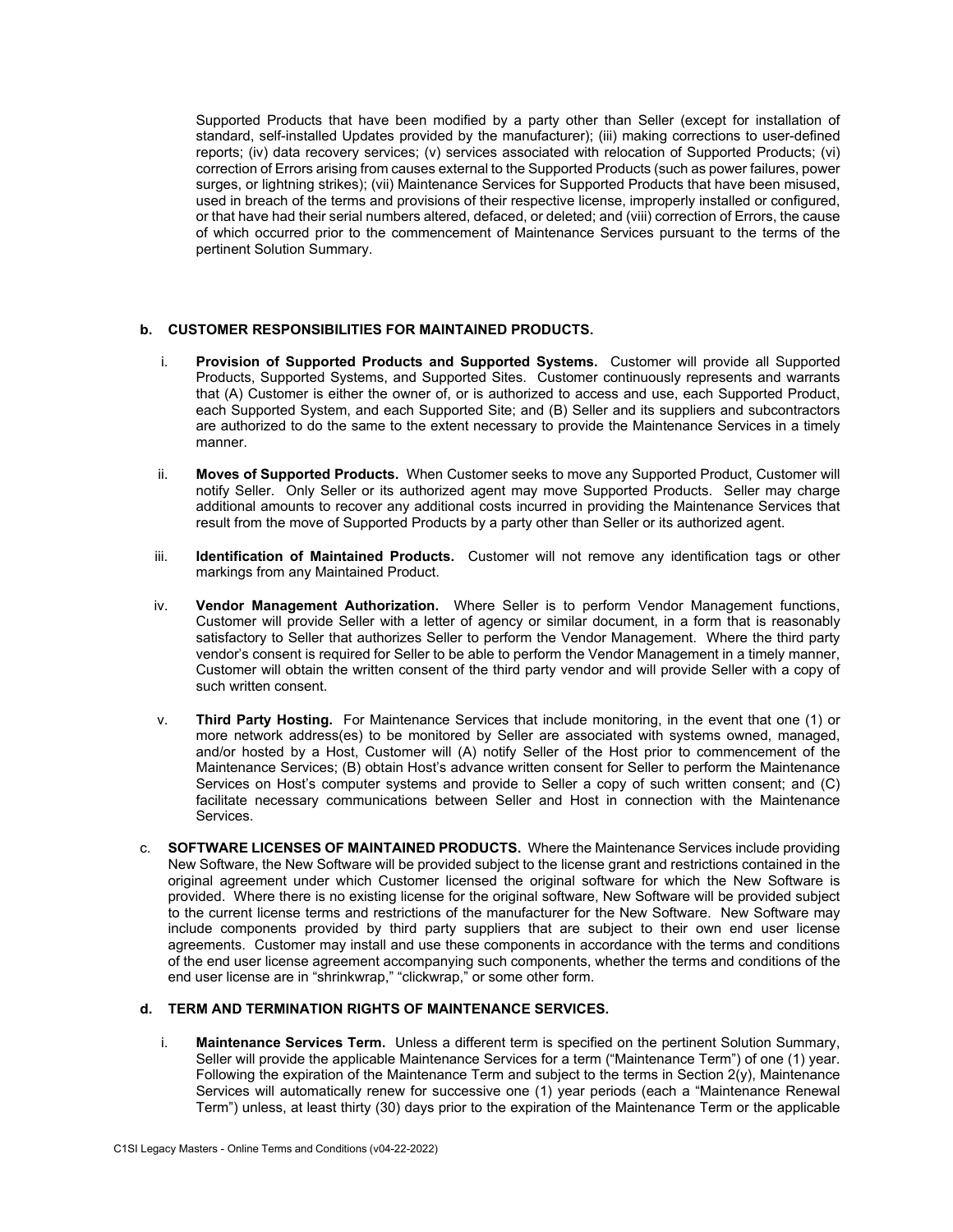Maintenance Renewal Term, Customer or Seller provides the other with written notice of its intent not to renew.

#### ii. **Termination Rights of Maintenance Services.**

- A. **For Convenience.** Unless otherwise specified on the pertinent Solution Summary, Customer may terminate Maintenance Services, in whole or in part, upon providing Seller with thirty (30) days advance written notice; provided, however, that Customer shall be liable to Seller for the lesser amount due for Maintenance Services for (I) twelve (12) months; or (II) the remainder of the Maintenance Term or the applicable Maintenance Renewal Term.
- B. **For Cause.** Either Party may terminate the pertinent Maintenance Services included in a Solution Summary without liability to the other Party by providing written notice to such other Party if such other Party (I) fails to cure any material breach of the terms and provisions of the Agreement or the pertinent Maintenance Services included in the pertinent Solution Summary within a thirty (30)-day period after it has received from the non-breaching Party a written notice that details the breach and requests that the breach be cured; or (II) becomes insolvent, or insolvency proceedings are instituted against such other Party.

### **e. MAINTENANCE SERVICES WARRANTIES; DISCLAIMERS.**

- i. **Maintenance Services Warranty.** Seller represents and warrants to Customer that the Maintenance Services will be performed in a professional and workmanlike manner by qualified personnel and in accordance with the terms and provisions of the Agreement and the pertinent Solution Summary. If the Maintenance Services have not been so performed, and if within thirty (30) days after the performance of the Maintenance Services Customer provides Seller with a written notice of such non-compliance, then Seller, at its option, will re-perform the Maintenance Services, correct the deficiencies, or render a prorated refund based on the original Price for the deficient Maintenance Services. The warranty remedies expressly provided in this Section 5(e) will be Customer's sole and exclusive remedies for breach of warranty claims only.
- ii. EXCEPT AS REFERENCED AND LIMITED IN THIS SECTION 5(e), NEITHER SELLER NOR ITS LICENSORS OR SUPPLIERS MAKE ANY OTHER EXPRESS OR IMPLIED REPRESENTATIONS OR WARRANTIES WITH RESPECT TO THE MAINTENANCE SERVICES. IN PARTICULAR, THERE IS NO WARRANTY THAT ALL SECURITY THREATS AND VULNERABILITIES WILL BE DETECTED OR THAT THE MAINTENANCE SERVICES WILL RENDER A SUPPORTED PRODUCT OR SUPPORTED SYSTEM SAFE FROM SECURITY BREACHES. TO THE MAXIMUM EXTENT PERMITTED BY APPLICABLE LAW, SELLER DISCLAIMS ALL OTHER EXPRESS, IMPLIED, AND STATUTORY WARRANTIES, INCLUDING, BUT NOT LIMITED TO, NON-INFRINGEMENT AND THE IMPLIED WARRANTIES OF MERCHANTABILITY AND FITNESS FOR A PARTICULAR PURPOSE.

# **6. Purchase Terms:**

- a. **PURCHASE PRICE:** Unless specifically stated and mutually agreed upon in a particular Solution Summary, the purchase price of the Products and/or Services set forth in each Solution Summary shall be paid as follows:
	- **i. For Products and Professional Services (excluding third party support services):** 
		- A. **Payment**: The remaining balance of the Price is due thirty (30) days from the date the invoice is issued as follows:
			- I. **For Products:** 
				- 1. In the sole discretion of Seller and as set forth in a Solution Summary, a deposit may be required upon execution of the Solution Summary.
				- 2. One Hundred Percent (100%) of the Price attributable to the cost of such Product(s) (if a deposit is required as provided in (1) above, then the remaining balance) shall be invoiced upon shipment of the applicable Product(s). However, in the event Seller ships Products for a particular Order in multiple shipments, the balance attributable to the Products contained in each such shipment shall be invoiced separately and due accordingly.